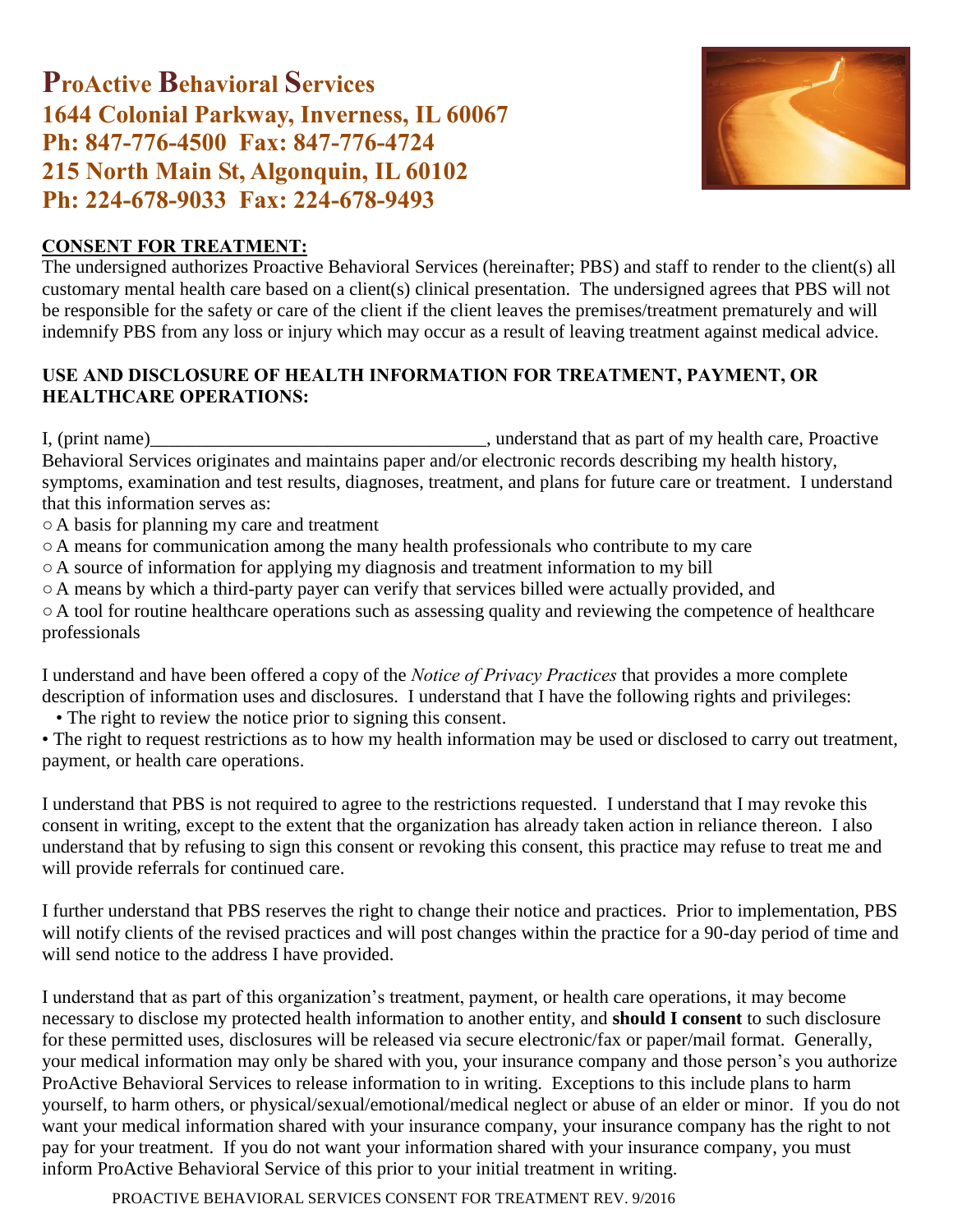**PAYMENT FOR SERVICES:** ProActive Behavioral Services provides the services of billing your insurance carrier for services rendered. Typically, clients have an annual deductible and co-insurance or co-pay for services provided. We will make every attempt to verify your benefits prior to your treatment. By signing this you authorize PBS to bill your insurance for services rendered. The amounts billed to your insurance and you range from \$80.00 to \$2000.00 based on the service provided to you. PBS contracts with insurance companies who often determine an allowable charge based on PBS's contract with them. Therefore, our charged rate and the allowed rate may differ. In the event your insurance company does not cover the services you received, we encourage you to appeal with the insurance. Ultimately the financial responsibility for services rendered is the responsibility of the client(s) and the legal guardian. In the event that your account becomes past due and is turned over to collection, you will be responsible for all cost of collections, including collection agency expenses and fees not to exceed 50%, and all costs associated legally. PBS and the assigned collection agency retain the right to report late and/or non-payments to credit bureaus. PBS and its assigned collection agency also retain the right to contact you at home, your cell phone, and/or your place of employment in order to collect outstanding monies.

## NON-COMPLIANCE WITH TREATMENT:

If you choose to cancel or not show for an appointment the physician/psychologist/therapist will determine the urgency of contacting the client based upon the clinical significance of the client's condition. If it is determined that your medical condition is of such significance that you need ongoing care we will contact you via telephone and if that fails, certified mail. **In addition, for appointments not cancelled 24 hours prior to the appointment, you will be charged from \$50.00 to \$130.00 based upon the licensure level of your practitioner and your insurance will not cover the missed appointment.** 

We will document in your medical record your no-show or canceled appointment. We will counsel you about the impact of missed appointments whether they are cancelled or you simply did not show. We will advise you of the likely outcome if the clinical recommendations are not followed or ignored. We may call you or send a letter if we have not been able to schedule an appointment with you.

If you chose to be non-compliant on an ongoing basis with treatment we will warn you in writing that if therapist/physician recommendations are not followed within a specified period of time, it may be necessary to terminate the patient/practitioner relationship. If substantial compliance is not achieved, to be determined by the treating practitioner(s), the practitioner may consider terminating the professional relationship with you and will provide you with external agencies to continue your care.

## SUPERVISON OF PRACTITIONERS:

PBS provides ongoing training opportunities for practitioners who are licensed in the State of Illinois to practice their profession, but are seeking additional training and experiences to acquire additional training and experiences for purposes of additional licensure within The State of Illinois. Part of this process involves clinical supervision of clients receiving services at PBS. The supervision is provided by a clinician within PBS and supervision occurs on an ongoing basis and as needed based on client's needs. Clinicians receiving supervision on their clinical cases will discuss this at the onset of treatment with their clients.

## BREECH OF CONFIDENTIALITY:

In the event it is determined that a client presents as suicidal or homicidal, you may be hospitalized against your will. Licensed medical professionals at a hospital who will evaluate you will ultimately determine if hospitalization is necessary. If you pose a threat to yourself or others while in outpatient treatment, you will be instructed to go to the nearest hospital for an evaluation for possible inpatient admission or the police department may be called to initiate a wellness check on your well-being. Persons who pose a danger to themselves or others can be admitted involuntarily under certificate and petition. In addition, if you are an adult who has been physically or sexually abusive towards a minor, the Department of Child and Family Services (DCFS) will be notified and you will likely be investigated. These are legal mandates that healthcare providers must follow and are non-negotiable. In addition, documentation related to marital and/or couples therapy is considered Privileged information. This means that documentation from this type of clinical service belongs to both parties and both parties must agree to release such documentation. In the event of marital discord leading to dissolution of marriage